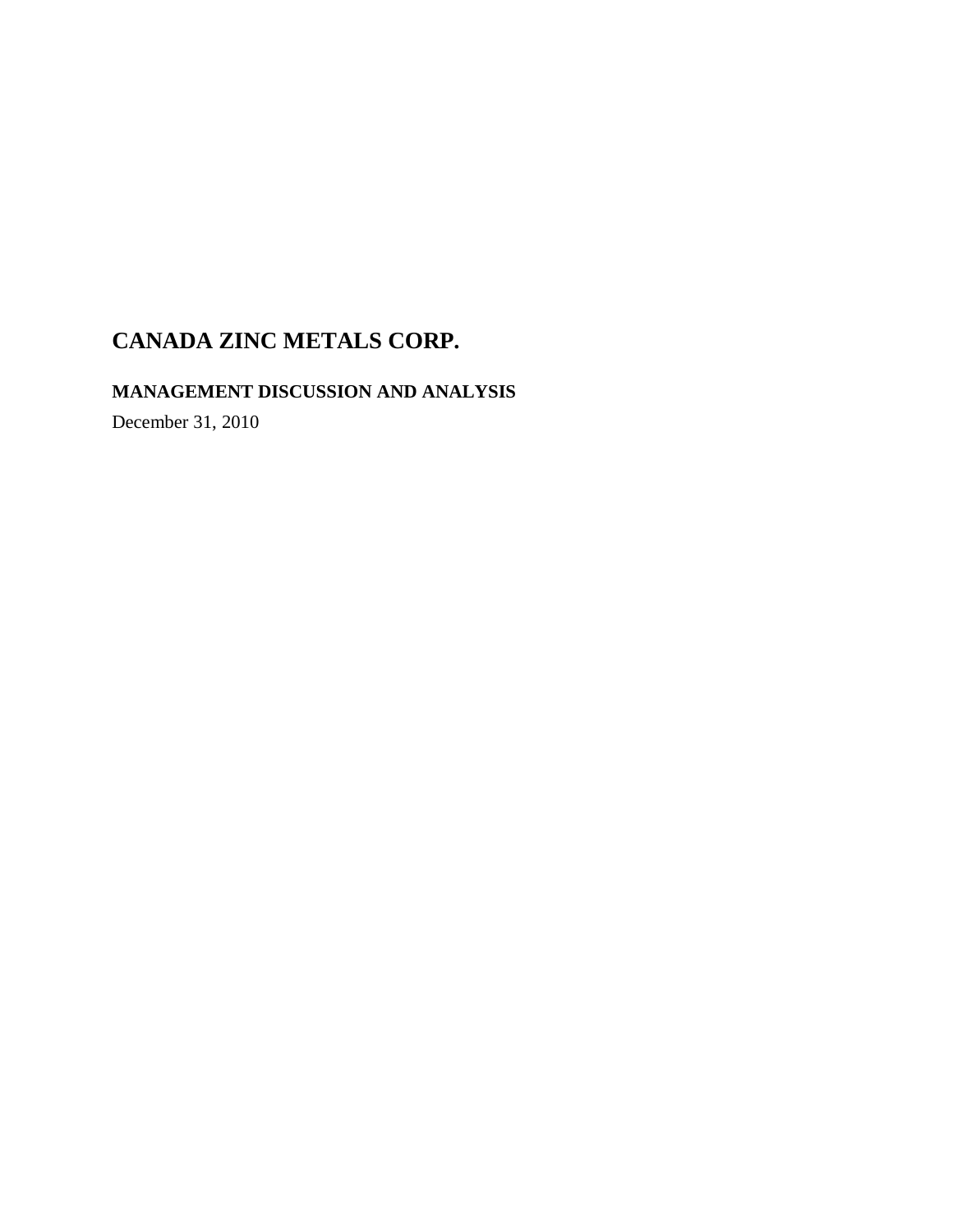Management Discussion and Analysis, page 1 December 31, 2010

### **1.1 Date**

This Management Discussion and Analysis ("MD&A") of Canada Zinc Metals Corp. ("Canada Zinc" or the "Company") has been prepared by management as of February 28, 2011 and should be read in conjunction with the unaudited interim consolidated financial statements and related notes thereto of the Company for the six months ended December 31, 2010 and 2009 and with the audited consolidated financial statements and related notes thereto of the Company, as at and for the years ended June 30, 2010 and 2009, which were prepared in accordance with Canadian generally accepted accounting principles.

The Company is presently a "Venture Issuer", as defined in NI 51-102.

This MD&A may contain "forward-looking statements" which reflect the Company's current expectations regarding the future results of operations, performance and achievements of the issuer, including potential business or mineral property acquisitions and negotiation and closing of future financings. The issuer has tried, wherever possible, to identify these forward-looking statements by, among other things, using words such as "anticipate," "believe," "estimate," "expect" and similar expressions. The statements reflect the current beliefs of the management of the Company, and are based on currently available information. Accordingly, these statements are subject to known and unknown risks, uncertainties and other factors, which could cause the actual results, performance, or achievements of the Issuer to differ materially from those expressed in, or implied by, these statements.

The Company undertakes no obligation to publicly update or review the forward-looking statements whether as a result of new information, future events or otherwise.

Historical results of operations and trends that may be inferred from the following discussions and analysis may not necessarily indicate future results from operations.

### **1.2 Over-all Performance**

The Company was incorporated under the laws of the Province of British Columbia on February 10, 1988. The Company operates in one business segment, that being the exploration and development of mineral properties in Canada.

As at the date hereof, the Company has mining interests in properties located in British Columbia and the Northwest Territories.

### **Akie Property, Kechika Trough District, BC (zinc, lead, silver)**

The Company holds a 100% interest in the Akie Property, which is located approximately 260 kilometers north-northwest of the town of Mackenzie in northeastern British Columbia.

The Akie zinc-lead property is situated within the southern-most part (Kechika Trough) of the regionally extensive Paleozoic Selwyn Basin, one of the most prolific sedimentary basins in the world for the occurrence of SEDEX zinc-leadsilver and stratiform barite deposits.

Drilling on the Akie property by Inmet Mining Corporation during the period 1994 to 1996 and by Canada Zinc since 2005 has identified a significant body of baritic-zinc-lead SEDEX mineralization (Cardiac Creek deposit). The deposit is hosted by variably siliceous, fine grained clastic rocks of the Middle to Late Devonian 'Gunsteel' formation.

In the spring of 2008 the Company engaged Rob Sim and Donald G. MacIntyre to evaluate, calculate and produce a 43-101 compliant resource figure on the Cardiac Creek deposit. This technical report entitled "Geology, Diamond Drilling and Preliminary Resource Estimation, Akie Zinc-Lead-Silver Property, Northeast British Columbia, Canada", which can be found on SEDAR [\(www.sedar.com](http://www.sedar.com) ), outlined a resource figure of 23.595Mt grading 7.60% zinc, 1.50% lead, and 13.0g/t silver.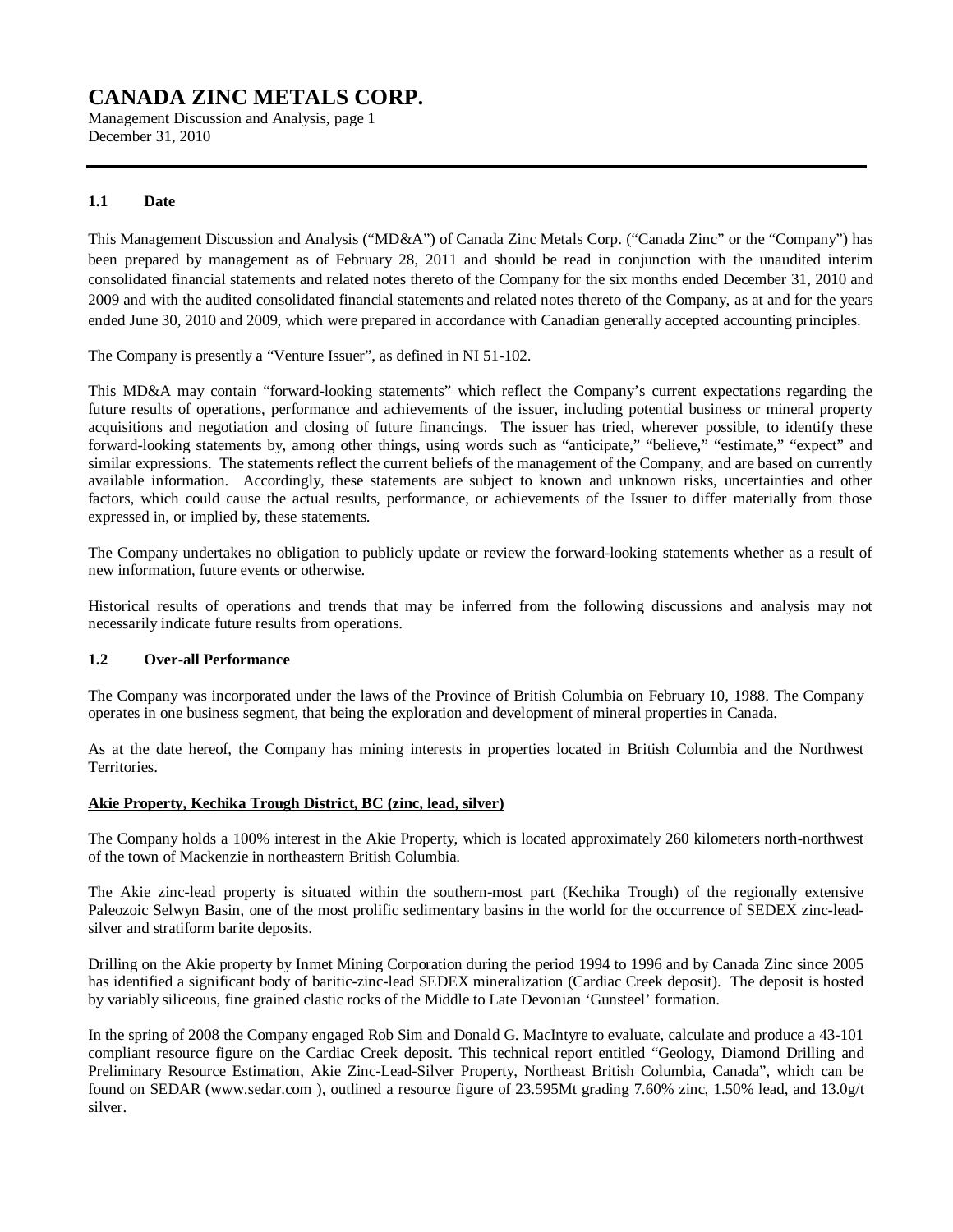Management Discussion and Analysis, page 2 December 31, 2010

The primary objectives of the 2008 drill program were to determine both the updip and on-strike extent of the Cardiac Creek Deposit as well as other key targets within the deposit. A total of eleven drill holes were completed on the Cardiac Creek zinc-lead-silver deposit during the 2008 field season, for a total of 5,103.15 metres (NQ and HQ core).

The following is a summary of drilling results from the 2008 drilling program. Hole A-08-58 yielded an interval of 20.19 metres grading 9.35% zinc +lead (including 8.5 metres grading 11.67% zinc+lead). This intercept indicates that mineralization is still open in an updip direction from this hole. Holes A-08-64 (11.12 metres grading 9.03% zinc+lead) and A-08-66 (which includes 8.23 metres grading 6.96% zinc+lead) tested the southeastern extension of the deposit – these results are highly encouraging as they validate that mineralization remains open in this direction. Hole A-08-65 contains several high grade intervals (including 10.78 metres grading 13.07% zinc+lead) that confirm both the thickness and high grade of the Cardiac Creek deposit to the northwest. The high grade in hole A-08-60A (5.19 metres of 14.00% zinc+lead) supports the interpretation of a high grade core continuing to the northwest direction and highlights the value of some further drilling in this open area. In summary, the drilling completed to date indicates a strike length potentially exceeding 1 kilometer and a dip extent exceeding 550 metres.

In addition, the Company completed construction of approximately 14.5 km of mainline access road and 3.7 km of access trail on the Akie property. These roads have greatly improved access to the Cardiac Creek deposit for future exploration activities. Other work over the reporting period involved the completion of a variety of base line studies.

On November 18, 2008, the Company provided an update on the 2008 exploration activities on the North Lead Anomaly located at the northern end of the Akie property. The following is a summary of results on this target.

Two holes (A-08-62 and A-08-63) were completed testing the downdip and updip extension, approximately 70 metres in each direction, of the massive sulphide mineralization observed in the 1996 Inmet hole. For both of the holes, zinc and lead values, which increase updip, are locally as high as 9.82% and 0.17%, respectively. Of particular interest is the presence of finely banded, colloform, pinkish sphalerite in the matrix of the second (updip) 2008 hole. These characteristics are also noted in several holes located at the northern end of the Cardiac Creek deposit. Such debris flows may reflect the presence of an underlying syn-sedimentary fault zone, a feature that is interpreted as a conduit for metal-bearing hydrothermal fluids.

**About the North Lead Anomaly:** This feature, located some 2.3 km northwest of the nearest drill hole to penetrate the Cardiac Creek deposit, is considered to be the highest priority target on the Akie property due to the mineralization encountered in a 1996 drill hole (Inmet; 11.60% zinc and 9.05% lead over an interval of 0.80 metre) within a geologic environment similar to that at Cardiac Creek. Pyritic sulphide mineralization, hosted by Gunsteel shale, is positioned stratigraphically above a debris flow in which the fragments and matrix have been locally replaced by pyrite, sphalerite and galena. This, combined with the presence of quartz-carbonate alteration in the underlying Road River Group footwall rocks and widespread high lead/zinc ratios in samples of the overlying soil, are supportive of the presence of a hydrothermal feeder zone/vent complex in the area. Worldwide, SEDEX mineralizing centers such as this exhibit higher grade mineralization at the transition between the vent complex and the laterally extensive bedded ore facies.

The 2009 summer exploration program on Akie property focused on detailed geologic mapping in the general vicinity of the North Lead Anomaly. This mapping has provided important information on the distribution of geological units in this highly prospective area, including identification of carbonate outcrops which, along with a nearby iron seep, indicate proximity to shale (Gunsteel)-carbonate contact, a key stratigraphic marker horizon. The zinc-lead mineralization in both the Cardiac Creek deposit and the North Lead Anomaly occurs in Gunsteel shale at, or close to, the contact with carbonate rocks.

In addition to the mapping, a small program of prospecting and silt sampling was carried out in the southeast corner of the Akie property to follow-up a highly anomalous (18,500 ppm zinc, 100 ppm lead) silt sample collected by a previous operator (1978) at the southeast end of the South Zinc Anomaly (+2,000 ppm zinc; 200 to 500 metres wide by 2 km long). This work yielded anomalous (to >3,000 ppm) zinc values from silts from four widely spaced creeks in the area, confirming the earlier result. The South Zinc Anomaly, which is underlain by Gunsteel formation/Pinstripe shale, remains as a high priority exploration target.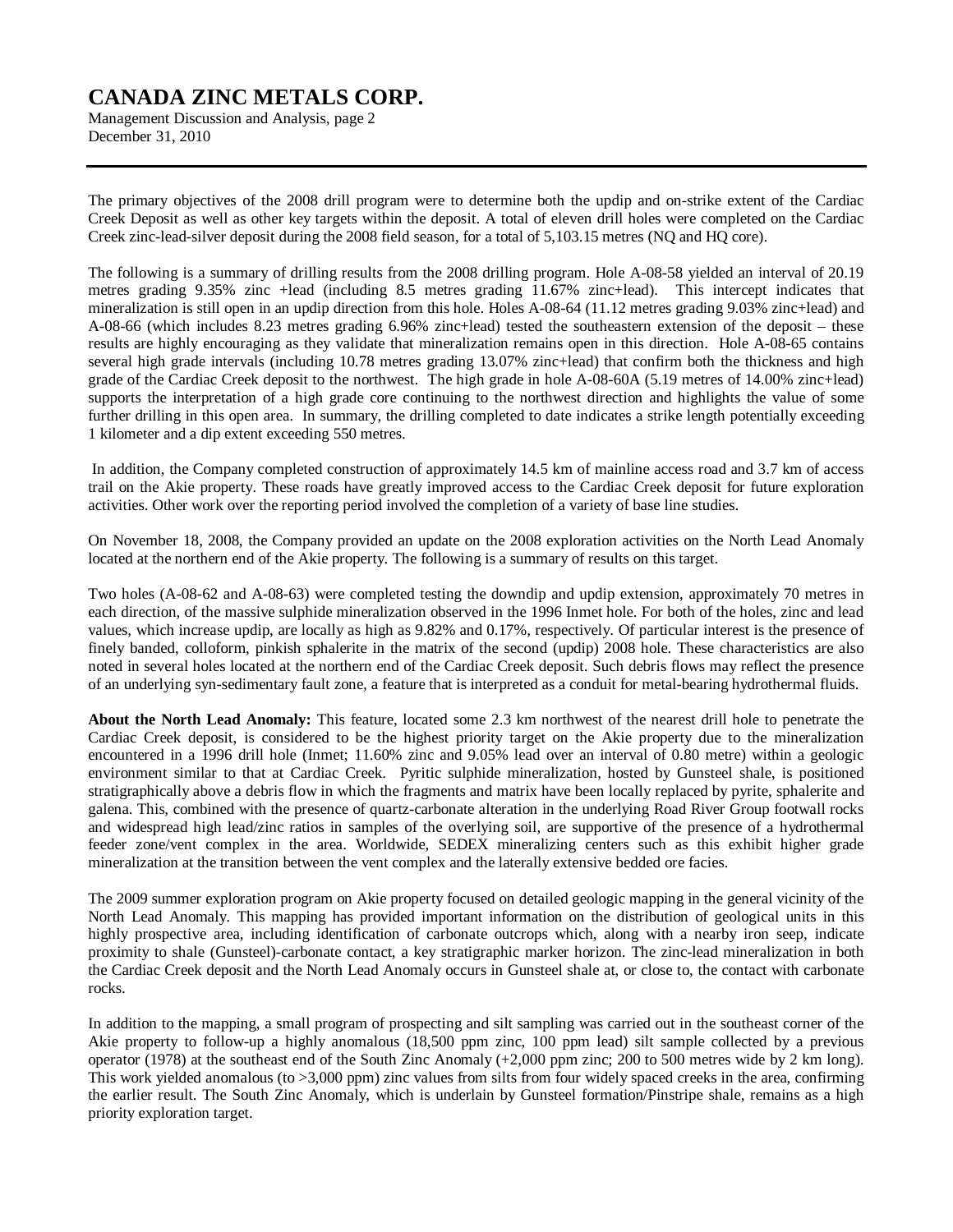Management Discussion and Analysis, page 3 December 31, 2010

### **2010 Diamond Drill Program – Akie Property**

Objectives of the 2010 drilling program focused on two property scale targets, the NW Extension and North Lead Anomaly. Drilling the NW Extension tested the potential NW strike extension of the Cardiac Creek deposit within the prospective Gunsteel Formation shales while drilling on the North Lead Anomaly continued to explore its potential, located approximately 2km northwest along strike of the deposit. In addition to these targets, drilling continued to test the Cardiac Creek deposit.

A total of 11 diamond drill holes (6,124.51 metres) were completed in 2010. Of these, 4 holes (1,464 metres) tested the NW Extension target while a further 4 holes (2,584.79 metres) continued to test the highly prospective North Lead Anomaly with the remaining 3 holes (2,075.72 metres) tested the Cardiac Creek deposit. All drill holes have intersected mineralized shales of the Gunsteel Formation, the primary host of the Cardiac Creek deposit. The sulphide mineralization occurs at the same stratigraphic horizon as the deposit.

### Highlights:

### *Cardiac Creek Deposit*

- 3 drill holes totaling 2,075.72 metres intersecting the following
- 9.82 metres of 7.69% zinc+lead and 9.67 g/t silver,
- 3.04 metres of 9.58% zinc+lead and 15.42g/t silver, and
- 12.53 metres of 12.42% zinc+lead and  $18.72g/t$  silver.

#### *NW Extension*

- 4 drill holes totaling 1,464 metres intersecting the following,
- Intersected Proximal style bedded pyrite mineralization 800 metres along strike from the Cardiac Creek deposit
- Discovery of new style of mineralization that included 1.17 metres of 2.69% zinc, 0.60% nickel and 4.4 g/t silver
- This new mineralization is anomalous in gold, lead, copper, molybdenum, antimony, phosphorus, vanadium, thallium and other elements

### *North Lead Anomaly*

- 3 drill holes totaling 2,584.79 metres intersecting the following,
- Large intersections of bedded pyrite mineralization anomalous in zinc containing
- 2.02 metres of 1.52% zinc+lead and 5.4 g/t silver.
- Mineralization suggests the presence of another zinc rich sulphide system on the Akie property.

### *Cardiac Creek Deposit*

Three drill holes (2,075.72 metres) tested priority targets along the northwest edge and central area of the Cardiac Creek deposit, all encountering variable widths of Cardiac Creek style lead-zinc sulphide mineralization.

| <b>DRILL HOLE</b> | WIDTH(m) | ZINC(%) | $LEAD(\%)$ | SILVER $(g/t)$ | $\text{Zn+Pb}$ (%) |
|-------------------|----------|---------|------------|----------------|--------------------|
| $A-10-73B$        | 22.79    | 8.34    | 1.69       | 16.03          | 10.03              |
| Including         | 12.53    | 10.30   | 2.12       | 18.72          | 12.42              |
| $A-10-74$         | 17.56    | 5.70    | 0.89       | 8.52           | 6.59               |
| Including         | 9.82     | 6.61    | 1.08       | 9.67           | 7.69               |
| $A-10-75$         | 6.65     | 5.89    | 1.10       | 10.78          | 6.99               |
| Including         | 3.04     | 8.08    | 1.50       | 15.42          | 9.58               |
| And               | 24.70    | 2.10    | 0.24       | 4.19           | 2.34               |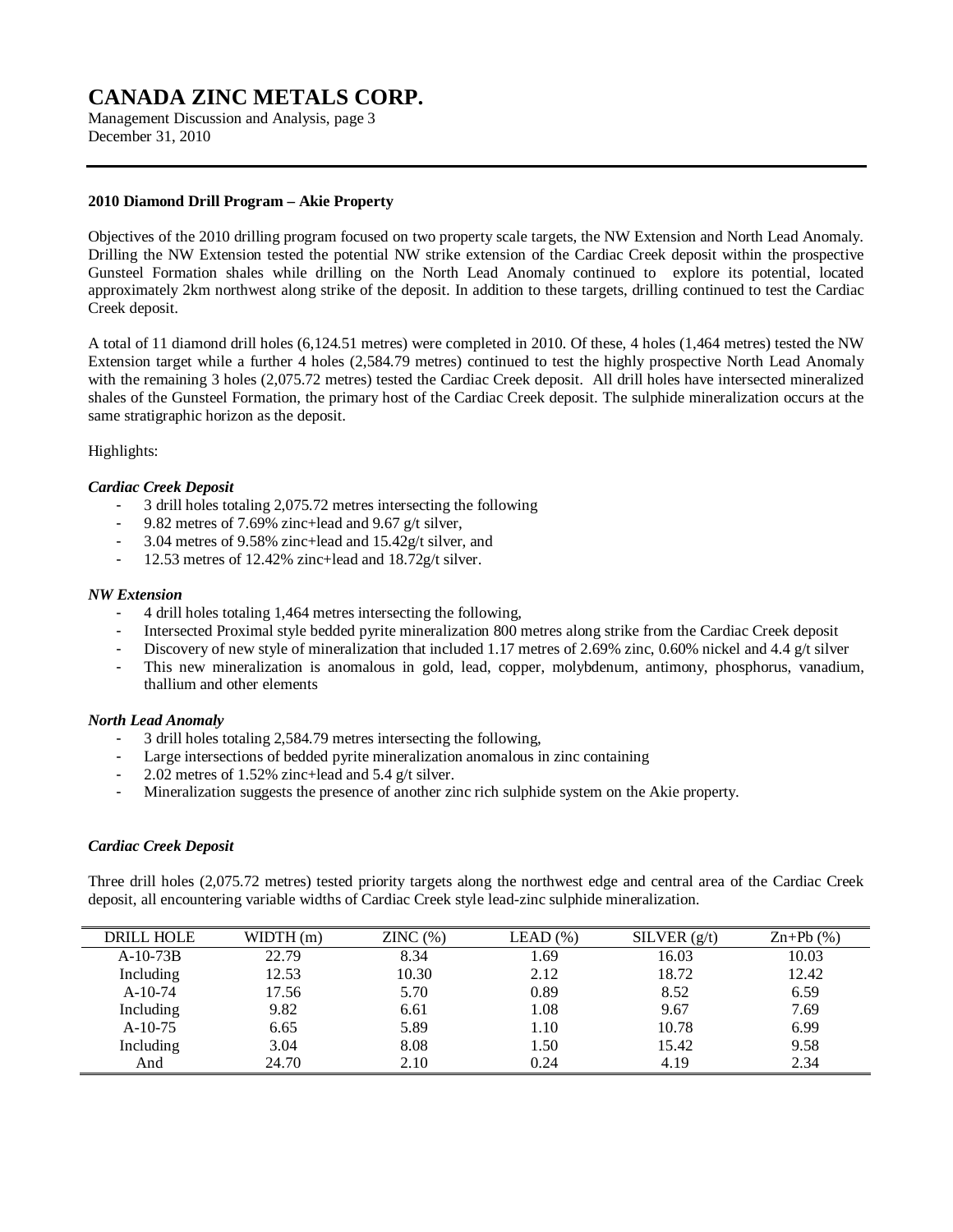Management Discussion and Analysis, page 4 December 31, 2010

### *NW Extension Target*

Drilling on the NW Extension was designed to test the (NW) strike extent of the Cardiac Creek deposit . Four drill holes (A-10-69, A-10-69A, A-10-71, A-10-72 ) were completed on approximate 400 metre centers totaling 1,464 metres. All four drill holes intersected variable widths of laminated to thickly bedded pyrite mineralization interbedded with nodular to massive beds of barite and Gunsteel Formation shale. This mineralization occurs at the same stratigraphic position as the Cardiac Creek deposit. Results from three of these drill holes (A-10-69A, A-10-71, A-10-72) returned highly anomalous values of zinc ranging from >1000 ppm to >5000 ppm zinc. The fourth drill hole, A-10-69, intersected 18.47 metres of thickly bedded pyrite and minor sphalerite (zinc sulphide) of identical style and character as the Cardiac Creek deposit.

In addition to the mineralization encountered within the Gunsteel Formation shales, drill hole A-10-72 also intersected a 1.17 metre wide sulphide-replaced section of interpreted debris flow. The sulphides are predominantly pyrite with crosscutting sphalerite stringers. The results of this interval are outlined in the table below.

| $- - - - -$<br>DRII                  | $\sim$<br>.<br> | <b>ZINC</b><br>$^{(0)}$<br>ப | $\sqrt{1 + \alpha + \gamma + \gamma}$<br>$\%$<br>NK<br>$\mathbf{N}$ .<br>. | SIL<br>$\sim$<br>. .<br>.<br>∽ |
|--------------------------------------|-----------------|------------------------------|----------------------------------------------------------------------------|--------------------------------|
| $\overline{\phantom{a}}$<br>$A-10-7$ | $\sim$<br>.     | 69<br>∠.∪                    | 0.60                                                                       | т.-                            |

This interval is also anomalous in gold, lead, copper, molybdenum, antimony, phosphorus, vanadium, thallium and other elements. This mineralization appears to be a unique occurrence within in the Kechika Trough. The character and elemental enrichment suggest possible similarities to the zinc-nickel-PGE mineralization of the Nick deposit in the Yukon.

The results from the NW Extension target are encouraging, indicating that mineralization of similar character and style exists approximately 800m along strike from the Cardiac Creek deposit and the possible discovery of a new style of mineralization.

### *North Lead Anomaly*

The drilling on the North Lead Anomaly continued to test the mineralization encountered in the 2008 Canada Zinc Metals and 1996 Inmet Mining drill holes. Four drill holes (A-10-67, A-10-68, A-10-70, and A-10-76) were completed totaling 2,584.79 metres. All drill holes intersected variable widths of thinly to thickly bedded pyrite mineralization with minor sphalerite (zinc sulphide) however, A-10-68 and A-10-76 interesect significant 125+ metre intervals of interbedded Gunsteel Formation shale and thickly bedded pyrite mineralization discovered 100 metres along strike, northwest of the 2008 drill holes . This mineralization occurs at the same stratigraphic position and is similar in character to that of the pyrite mineralization closely associated with the Cardiac Creek deposit.

Results from three of these drill holes (A-10-67, A-10-68, , A-10-76) returned consistently highly anomalous zinc values ranging from >1000 ppm to >70000 ppm In addition to anomalous zinc values, drill hole A-10-68 included an interval of higher grade zinc outlined in the table below.

| $H\Omega F$<br>DRII | $\sim$<br>W      | 7INC<br>(9/6)<br>'NN.<br>.         | $^{(0)}$ | $\sim$ $\sim$<br>$\sim$<br>.<br>'Hk<br>$\cdot$ $\sigma$<br>--<br>١c | <b>D</b> h<br>(9/6)<br>'n |
|---------------------|------------------|------------------------------------|----------|---------------------------------------------------------------------|---------------------------|
| A-10-68             | $\Omega$<br>2002 | $17\%$<br>$\overline{\phantom{a}}$ | 0.045    | ◡.¬                                                                 | - -<br>1.JA               |

The results from the North Lead Anomaly are extremely positive, suggesting that another Zn-rich sulphide system is present on the Akie property.

An analysis of the drill hole data in conjunction with the geology, surface sampling and other pertinent geological data is underway in order to to determine future drill targets on the Cardiac Creek deposit as well as the North Lead Anomaly and NW Extension targets.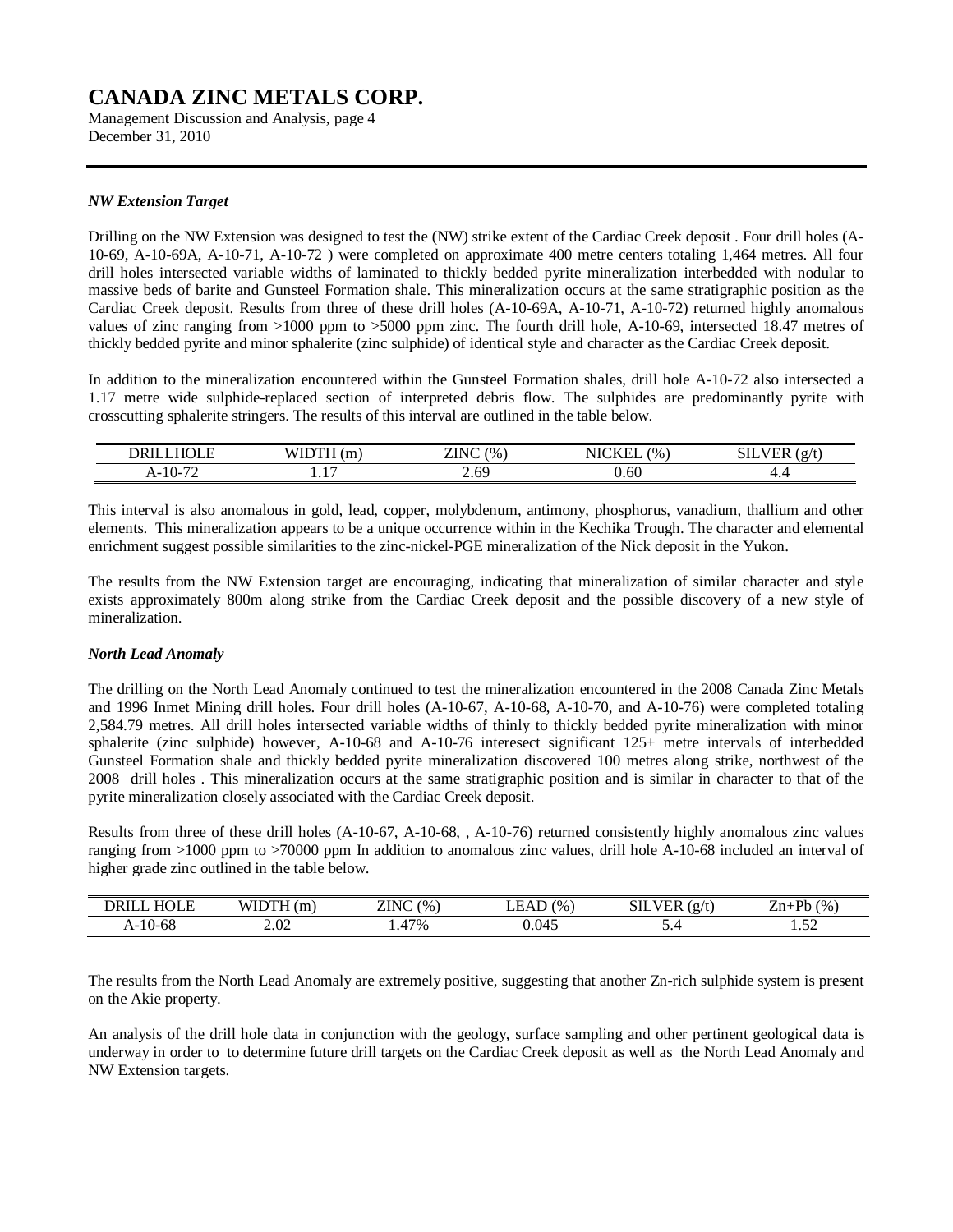Management Discussion and Analysis, page 5 December 31, 2010

### **Geotechnical Program**

A geotechnical program was completed in October 2010 at several key sites near the Cardiac Creek deposit to gather engineering data in support of planned underground development to facilitate diamond drilling. Geotechnical engineering assessments were completed at the planned waste rock dump site and along the access to the planned portal. A portion of the lower access road was constructed to provide tracked access for a drill and an excavator.

Preliminary engineering designs have been prepared for the portal, decline, laydown area, dump site, settling pond and lower access. Continuation of the geotechnical program in the spring of 2011 (Phase Two) will provide detailed design criteria for ground support for the portal and the decline. The assessment and design data will support a permit application which anticipated to be complete and ready for submission to the BC government at the end of April. Subject to approval, underground construction anticipated to commence in the summer of 2011.

Underground access will allow drilling of relatively short drill holes for deposit definition and at a drill density required to define an indicated resource necessary for the preparation of a prefeasibility study. Underground sampling will also increase the level of confidence of the current resource estimate and provide important mine design and metallurgical data. Underground drilling is essentially unaffected by weather and will allow operation throughout the year. Underground development will initially be confined to the footwall of the deposit, with future upgrade possible for the removal of a bulk ore sample, which would provide data for pilot plant test work and marketability studies.

### **Kechika Regional**

In addition to the Akie property, the Company controls a large contiguous group of claims, some 130 km long, which comprise the Kechika Regional project. These claims are underlain by similar geology to that on the Akie property (Cardiac Creek deposit) and Cirque. This project includes the 100% owned Mt. Alcock property, which has yielded a historic drill intercept of 8.8 metres grading 9.3% zinc+lead, numerous zinc-lead-barite occurrences, and several regional base metal anomalies.

The 2009 Kechika regional program was largely directed towards the Pie, Yuen Extension and Yuen claims that extend northwestward from the Akie Property for a distance of some 30 km. These properties encompass the highly prospective geological package(s) of Middle to Late Devonian fine grained sediments (Gunsteel Formation) and associated carbonate rocks that host both the Company's Cardiac Creek deposit and the nearby Cirque deposits owned by Teck Resources and Korea Zinc. Exploration on the Pie property resulted in identification of two new, significant mineral occurrences and two distinct geochemical targets.

In the western part of the property, in an area on strike from the large Cirque SEDEX zinc-lead deposit (located some 18.5 km to the northwest) and underlain by black shales (Gunsteel formation) similar to those hosting this deposit, prospecting has identified a 70 metre long by 1.5 metre thick occurrence of bedded barite that is associated iron seeps, silicification and a nearby outcrop of laminated pyrite (collectively referred to as the GPS Showing), all features consistent with SEDEX deposits. In addition, approximately 7 km to the northwest, anomalous zinc values have been obtained from a 1 km long cluster of six silt ( $>3,000$ ppm), soil ( $>3,000$ ppm) and rock samples ( $>1,000$ ppm) in an area underlain by the same Gunsteel rocks.

Prospecting in the central part of the Pie property has resulted in discovery of two outcrops, some 75 metres apart, hosting very distinctive veins of coarse grained, medium brown sphalerite, lesser galena, comb-structure quartz crystals, and very large (to >10 cm long) lath-like crystals of white barite within a hard, black, saccharoidal siliceous matrix (Black Silica Veins - "Breccia" Showing in previous news releases). Locally, the veins exhibit a breccia texture comprising vuggy, angular fragments, to +6 cm across, of white quartz, carbonate and sphalerite in a similar black matrix. These veins occur within limestone or at the contact between black shales and limestone and range in thickness from 30 cm to >1 metre. Channel sampling (1 metre samples on 7 lines up to 5 metres long and approximately 1 to 2 metres apart) along the strike of the basal part of the vein exposed in the largest of the two outcrops has yielded an average zinc grade of 10.19%, with a little lead (highest individual sample grade – 27.81% zinc, 0.02% lead). Analytical data also indicate that the zinc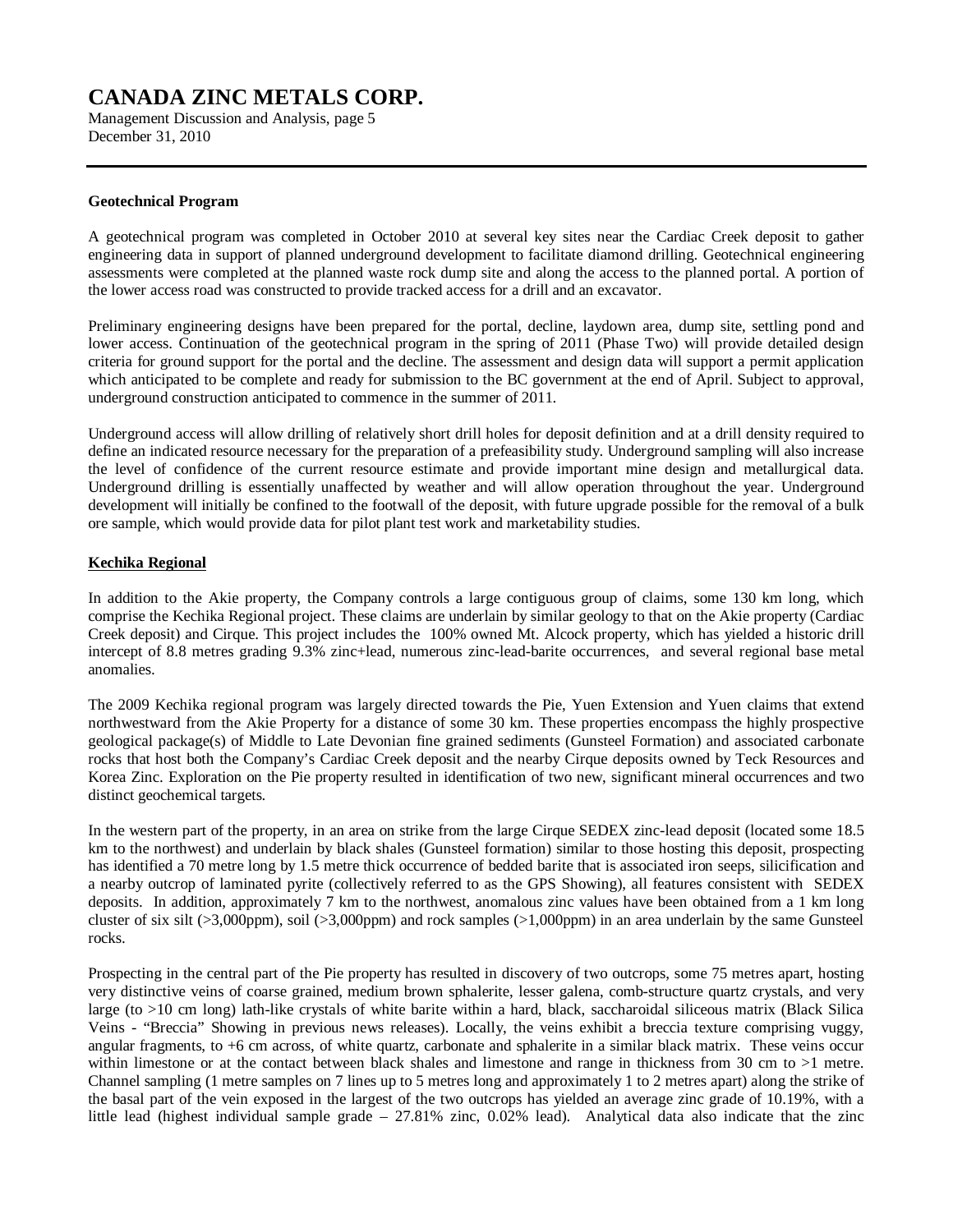Management Discussion and Analysis, page 6 December 31, 2010

mineralization is accompanied by copper values, up to 2,172 ppm. This general area of the Pie claims is characterized by the presence of numerous occurrences of galena, sphalerite and/or barite in either carbonate or in the immediate vicinity of the contact between carbonate and black shales. It is possible that the veins could be associated with a nearby, but as yet unrecognized, vent complex or feeder zone.

Soil and rock sampling in an area of extensive iron seeps and gossan development in the eastern part of the Pie property, approximately 4 km to the southeast of the aforementioned black silica veins, has returned highly anomalous values of zinc and other metals, the maximums (minimums) reported being >10,000 ppm (5,718) zinc, 9,711 ppm (1442) nickel, 1,384 ppm (66.3) cobalt, 623 ppm (82.98) molybdenum and >10,000 ppm (2,437) manganese. These oxidized features can be traced for several kilometers; field evidence suggests that the underlying rocks may be limestone, which elsewhere in this area has been noted to host local sphalerite and galena mineralization in veinlets and fractures, or nearby black shales.

#### **Summary of exploration expenditures incurred on various properties:**

|                                                                              |                      | <b>Kechika Regional</b> |               |                  |
|------------------------------------------------------------------------------|----------------------|-------------------------|---------------|------------------|
|                                                                              | <b>Akie Property</b> |                         | DA            | <b>Total</b>     |
| <b>Acquisition Costs:</b><br>Balance, June 30, 2010 and<br>December 31, 2010 | \$<br>24,175,329 \$  | 328,432 \$              | 71,535        | \$<br>24,575,296 |
| <b>Deferred Exploration Costs:</b>                                           |                      |                         |               |                  |
| Balance, June 30, 2010                                                       | 26,281,810           | 1,172,533               | 150,025       | 27,604,368       |
| Additions:                                                                   |                      |                         |               |                  |
| Camp equipment                                                               | 23,688               |                         |               | 23,688           |
| Camp operating                                                               | 139,661              |                         |               | 139,661          |
| Drilling                                                                     | 4, 107, 743          |                         |               | 4,107,743        |
| Geological consulting                                                        | 78,726               |                         |               | 78,726           |
| Geotechnical program                                                         | 481,254              |                         |               | 481,254          |
| Environmental studies                                                        | 22,183               |                         |               | 22,183           |
| Balance, December 31, 2010                                                   | 31,135,065           | 1,172,533               | 150,025       | 32,457,623       |
| <b>December 31, 2010</b>                                                     | \$<br>55,310,394     | \$<br>1,500,965         | \$<br>221,560 | \$<br>57,032,919 |

### **1.3 Selected Annual Information**

The following is a summary of certain financial information concerning the Company for each of the last three most recently completed financial years:

|                                                              |                 | Years ended   |                 |
|--------------------------------------------------------------|-----------------|---------------|-----------------|
|                                                              | 2010            | 2009          | 2008            |
|                                                              |                 |               |                 |
| Interest and other income                                    | \$36,036        | \$80,256      | \$309,987       |
| Net Loss                                                     | $(\$9,193,106)$ | (\$1,733,051) | $(\$3,151,779)$ |
| Loss per share                                               | $(\$0.10)$      | $(\$0.02)$    | $(\$0.05)$      |
| Total assets                                                 | \$63,441,750    | \$57,815,908  | \$49,054,558    |
| Total long term liabilities (Future Income Tax<br>Liability) | \$7,040,397     | \$1,514,583   | \$102,589       |
| Cash dividends declared per<br>share for each class of share | \$Nil           | \$Nil         | \$Nil           |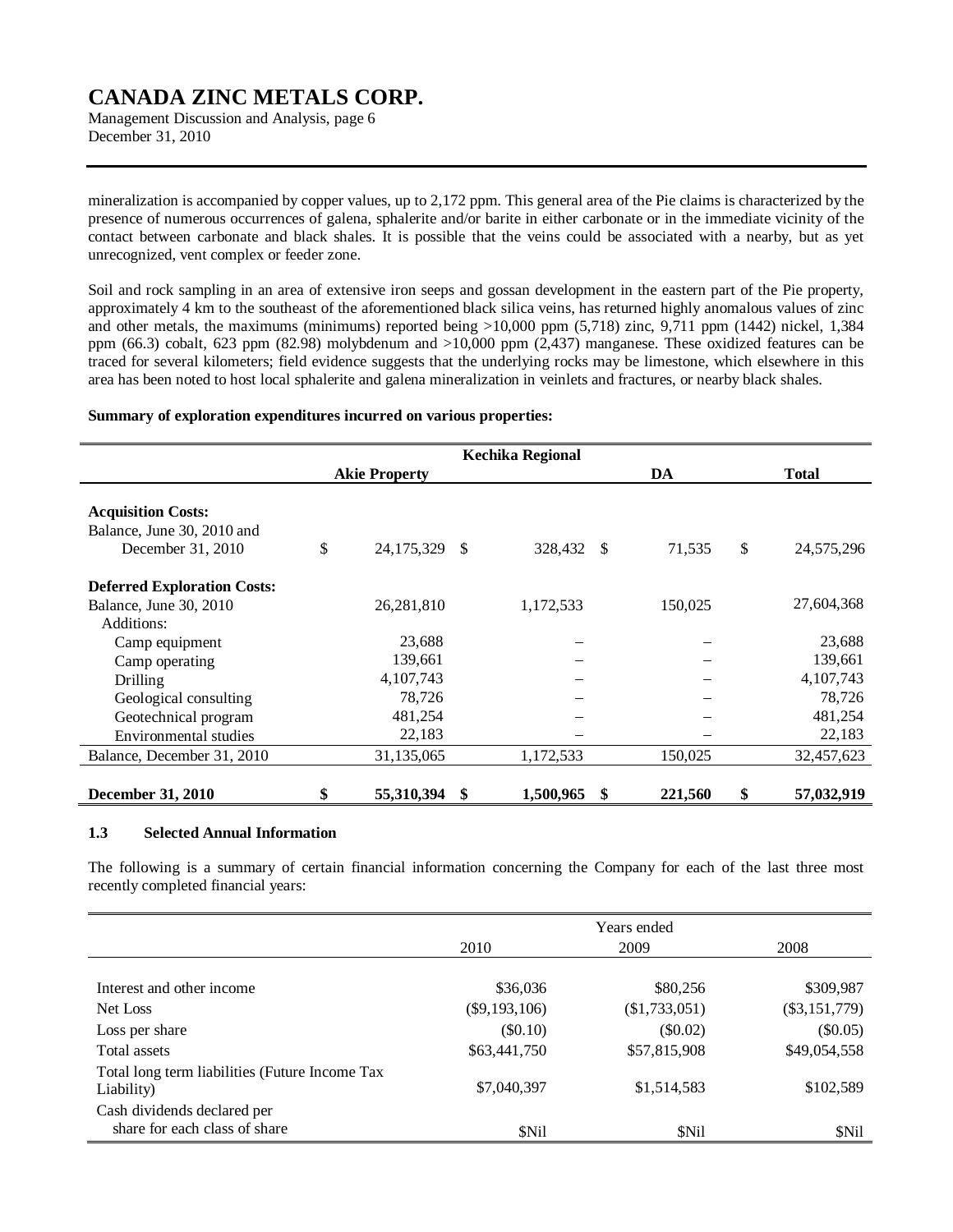Management Discussion and Analysis, page 7 December 31, 2010

### **1.4 Results of Operations**

The following is a discussion of the financial condition, changes in financial condition and results of operations of the Company for the six months ended December 31, 2010 and 2009.

During the six months ended December 31, 2010, the Company reported a loss of \$1,615,081 or \$0.02 per share compared to a loss of \$1,278,374 or \$0.01 per share during the same period in fiscal 2009, an increase in loss of \$336,707. The increase in loss was primarily due to increases in stock-based compensation expense of \$381,568, consulting fees of \$65,144, investor relations of \$61,999, offset by an increase in interest and other income of \$88,571 and a decrease in bonus of \$97,750.

The Company's consolidated net loss for the six months ended December 31, 2010, not factoring in non-cash transactions of stock-based compensation expense and amortization of office equipment and leasehold improvements was \$880,112 (2009- \$924,574).

Total interest and other income during the six months ended December 31, 2010 was \$106,340 compared to \$17,769 during the same period last year. The increase in interest and other income was attributable to higher balances on short-term investment deposits and \$54,761 in interest received on the fiscal 2008 METC refund.

Total general and administration expenses increased by \$425,278 due to increases in consulting fees of \$65,144, investor relations fees of \$61,999, office and miscellaneous fees by \$8,239, professional fees of \$9,719, regulatory fees of \$14,445, rent \$1,195, stock-based compensation of \$381,568 and transfer agent fees of \$3,287, offset by decreases in bonus of \$97,750 travel and promotion of \$2,876 and wages and benefits of \$21,175.

The increase in consulting fees by \$65,144 was due to increased business development consulting and financial advisory services retained during the period.

The increase in investor relations fees by \$61,999 was primarily a result of the Company retaining investor relations services from Translloyd Consulting GmbH ("Translloyd"). Translloyd will provide investor relations and communications services to the Company for a term of six months, renewable thereafter on a month to month basis, in exchange for a fee of \$7,000 per month and approved reimbursable expenses. The Company also paid additional costs incurred on its road show in Europe at the end of November 2010, which included various investor presentations and conferences.

The increase in professional fees by \$9,719 resulted from additional tax consultations in connection with the flow-through renunciation amendment.

The increase in regulatory fees by \$14,445 was due to the regulatory filings in connection with the investor relations agreement, extension of the normal course issuer bid ("NCIB") with the TSXV and the stock option plan.

The Company recognizes compensation expense for all stock options granted, using the fair value based method of accounting and any cash paid on the exercise of stock options is added to the stated value of common shares. For the six months ended December 31, 2010, the Company recorded stock-based compensation expense of \$734,066 (2009 - \$352,498) on the vested portion of stock options granted to directors, officers and consultants of the Company. The increase in stockbased compensation expense was a result of the stock options being granted at higher exercise prices as well as different vesting provisions and changes in valuation assumptions used to calculate a fair value of stock options granted at varying times, such as stock market prices, volatility of stock prices and risk-free interest rates.

The decrease in travel and promotion by \$2,876 during the period was a result of fewer travel plans for industry related conferences, conference registration fees and other related costs.

The decrease in wages and benefits by \$21,175 was due to a reduction of employees salaries.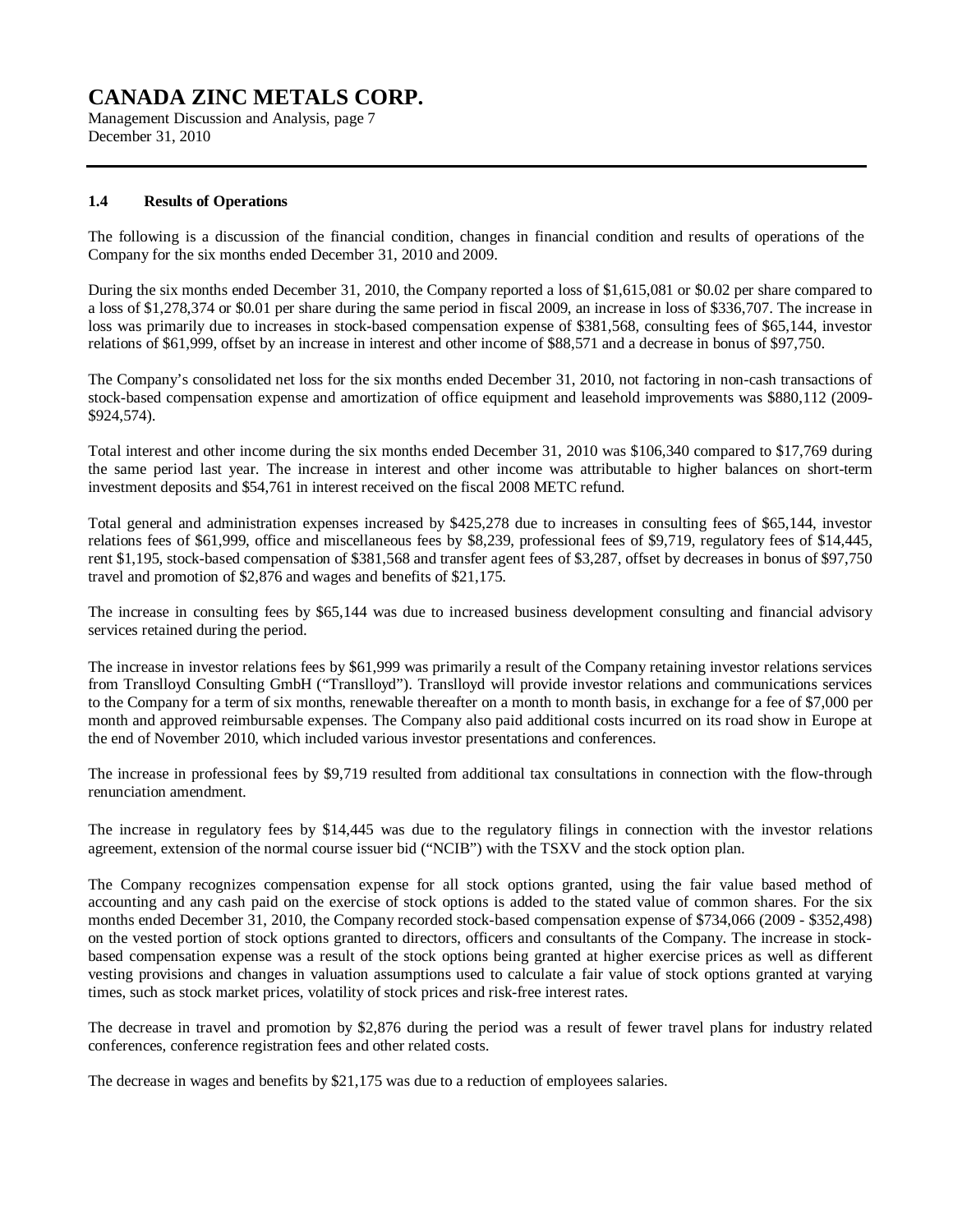Management Discussion and Analysis, page 8 December 31, 2010

### **1.5 Summary of Quarterly Results**

The following is a summary of certain consolidated financial information concerning the Company for each of the last eight reported quarters:

| <b>Ouarter</b> ended | Interest Income | Net Earnings<br>(Loss) |             | Earnings (Loss) per<br>share |        |
|----------------------|-----------------|------------------------|-------------|------------------------------|--------|
| December 31, 2010    | \$<br>36,515    | \$                     | (1,282,097) | \$                           | (0.02) |
| September 30, 2010   | 69,825          |                        | (332, 984)  |                              | (0.00) |
| June 30, 2010        | 13,254          |                        | (6,681,427) |                              | (0.07) |
| March 31, 2010       | 5,013           |                        | (1,233,305) |                              | (0.02) |
| December 31, 2009    | 6,907           |                        | (827,018)   |                              | (0.01) |
| September 30, 2009   | 10,862          |                        | (451, 356)  |                              | (0.00) |
| June 30, 2009        | 31,606          |                        | 107,235     |                              | 0.00   |
| March 31, 2009       | 12,038          |                        | (285,827)   |                              | (0.00) |

The significant changes in loss for the quarter ended:

- a) December 31, 2010 was due to stock-based compensation expense of \$734,066 recorded on 1,870,000 stock options granted during the period and business development consulting fees of \$366,494;
- b) June 30, 2010 was due to future income tax expense of \$5,525,814 resulting from the difference between tax and book values of resource properties, and flow-through taxes of \$559,685 recorded in connection with the amended renunciation of the eligible Canadian exploration expenditures for fiscal 2008;
- c) March 31, 2010 was due to stock-based compensation expense of \$850,232 recorded on 1,320,000 stock options granted during the period and business development consulting fees of \$145,100;
- d) December 31, 2009 was due to stock-based compensation expense of \$313,062 recorded on 2,360,000 stock options granted during the quarter and consulting fees of \$236,812 paid in connection with business development consulting and financial advisory services carried out in Europe and Asia; and
- e) June 30, 2009 quarter resulted in net earnings due to future income tax recoveries of \$428,130.

### **1.6/1.7 Liquidity and Capital Resources**

The Company reported working capital of \$21,505,130 at December 31, 2010 compared to working capital of \$9,737,215 at June 30, 2010, representing an increase in working capital of \$11,767,915. Net cash increased by \$11,807,128 from \$9,281,997 at June 30, 2010 to \$21,089,125 at December 31, 2010.

During the six months ended December 31, 2010, the Company utilized its cash and cash equivalents as follows:

- (a ) \$613,874 was used in operating activities, consisting primarily of general and administrative expenditures and change in non-cash items including the receipt of the 2009 METC refund of \$921,063 and payment of Part XII.6 taxes of \$579,877;
- (b ) \$5,163,405 was used for deferred exploration of resource properties and \$2,843 for the purchase of office equipment;
- (c ) \$14,580 was used for purchase of marketable securities;
- (d ) \$117,145 was advanced as a tenant security deposit for a new office lease;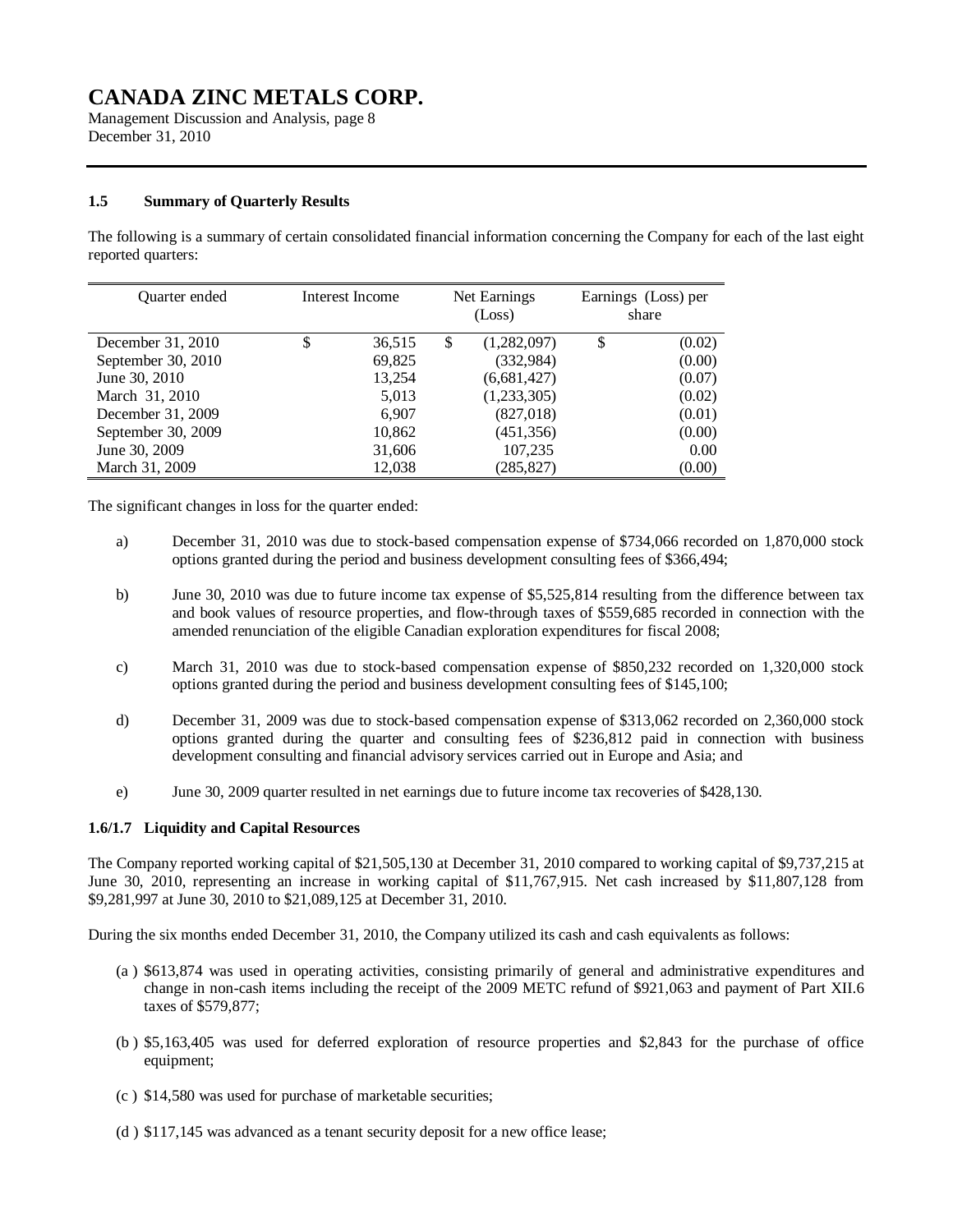Management Discussion and Analysis, page 9 December 31, 2010

- (e ) \$133,000 was generated from the exercise of 490,000 stock options at a weighted average price of \$0.27 per share;
- (f ) \$367,025 was used for the purchase of 792,500 common shares of the Company at a weighted average price of \$0.46 under the NCIB, which commenced on July 31, 2009 and was subsequently extended for another 12 months on July 31, 2010; and
- (g ) \$17,953,000 was generated from the non-brokered private placement of 31,386,224 shares at a price of \$0.5735 per share including share issuance costs of \$47,000.

On August 1, 2010, the Company received the TSXV approval to purchase at market price up to 5,135,570 common shares, being approximately 5% of the Company's issued and outstanding common shares under the NCIB.

The Company is engaging in a NCIB because it believes that the market price of its common shares at times does not properly reflect the underlying value of the Company. The purpose of the bid is to reduce dilution of the Company's shares and to enhance the potential future value of the Common Shares which remain outstanding, thus increasing long term shareholder value. Purchases connected with this bid will be conducted through Canaccord Genuity Corp.'s offices in Vancouver. The Company will pay the market price of the common shares at the time of acquisition and will not purchase more than 2% of the total issued and outstanding common shares within any 30 day period.

The total NCIB purchases are summarized as follows:

|                  | August 1, 2009 to July<br>31, 2010 | August 1, 2010 to<br>December 31, 2010 | <b>Total NCIB</b> purchases |
|------------------|------------------------------------|----------------------------------------|-----------------------------|
| Number of shares | 744,000                            | 638,500                                | 1,382,500                   |
| Purchase price   | 311.501                            | 296,076                                | 607.577                     |

During the six months ended December 31, 2010, the Company filed an amendment of eligible Canadian exploration expenditures previously renounced to the flow-through shareholders that subscribed for the Company's common shares in fiscal 2009. As a result of the expenditure shortfall and the amendment of the previous renunciations of explorations expenditures, the Company paid \$579,877 in part XII.6 tax for 2009 and an additional \$54,689 in interest. There were no flow-through taxes recorded by the Company during the six months ended December 31, 2010 (2009 – recovery of \$2,368) as all applicable taxes and interest were recorded at June 30, 2010.

Current assets excluding cash as at December 31, 2010 consisted of receivables of \$237,463, which consisted of HST recoverable of \$198,718 and interest receivable on short-term investments of \$38,745, prepaid expenses of \$170,680 and marketable securities with a fair market value of \$366,875. Current assets excluding cash as at June 30, 2010 consisted of receivables of \$67,972, which consisted of GST recoverable of \$57,473 and interest receivable on short-term investments of \$10,499, METC recoverable of \$921,063, marketable securities of \$450,000 and prepaid expenses of \$373,081.

Current liabilities as at December 31, 2010 consisted of accounts payable and accrued liabilities of \$357,111 (June 30, 2010 - \$1,295,366) and amounts due to related parties of \$1,902 (June 30, 2010 - \$61,532).

The Company has applied for the 20% British Columbia Mining Exploration Tax Credit ("METC") and the enhanced tax credit of an additional 10% for Mountain Pine Beetle affected areas, on qualified mining exploration costs incurred by the Company in fiscal 2009. The METC application for \$1,688,438 has not been recorded by the Company pending receipt of the Notice of Assessment from the Canada Revenue Agency.

The other sources of funds potentially available to the Company are through the exercise of outstanding stock options. See Item 1.15 – Other Requirements – Summary of Outstanding Share Data. There can be no assurance, whatsoever, that any or all of these outstanding exercisable securities will be exercised.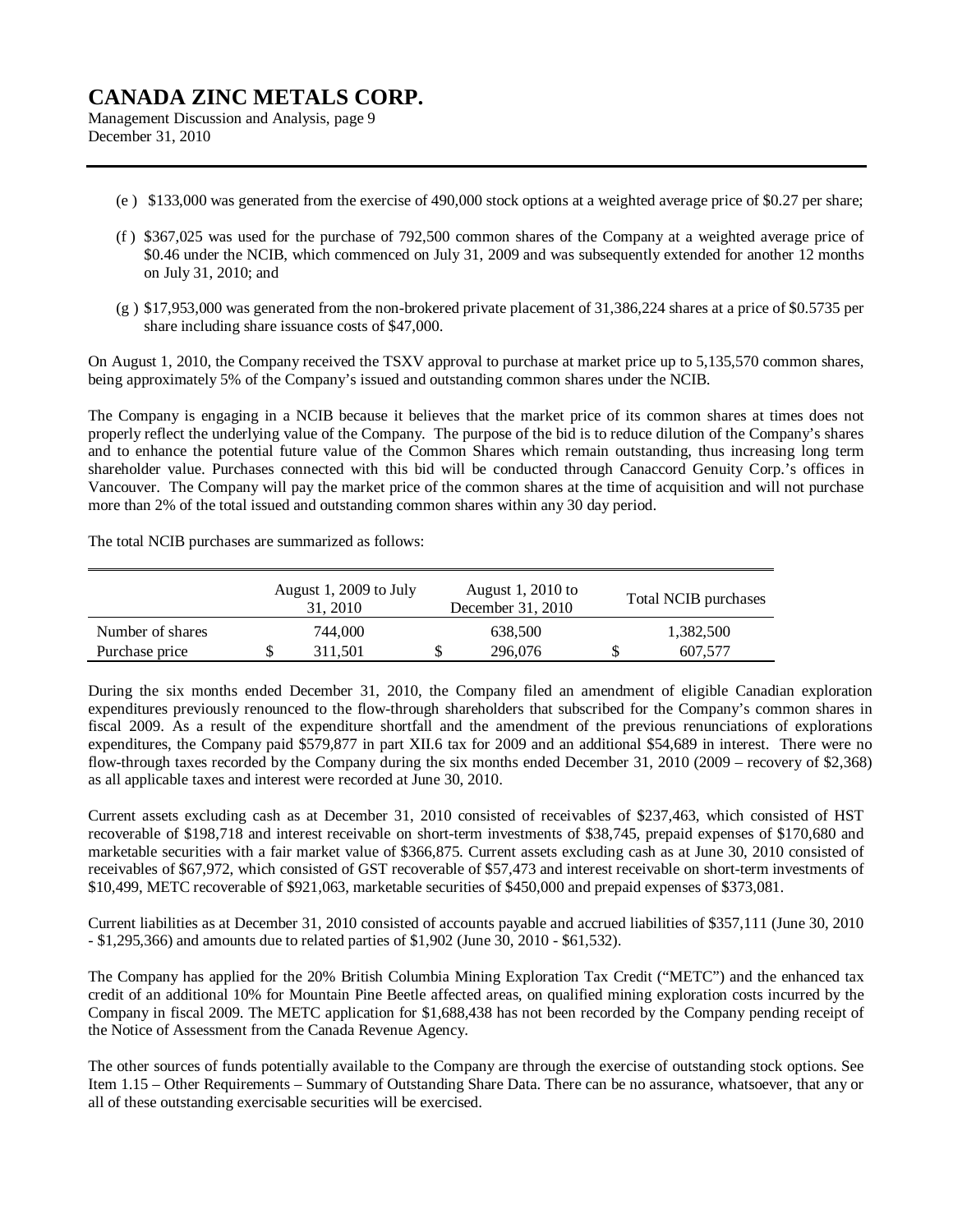Management Discussion and Analysis, page 10 December 31, 2010

The Company has and may continue to have capital requirements in excess of its currently available resources. In the event the Company's plans change, its assumptions change or prove inaccurate, or its capital resources in addition to projected cash flow, if any, prove to be insufficient to fund its future operations, the Company may be required to seek additional financing. Although the Company has been successful in raising the above funds, there can be no assurance that the Company will have sufficient financing to meet its future capital requirements or that additional financing will be available on terms acceptable to the Company in the future.

The Company's overall success will be affected by its current or future business activities. The Company is currently in the process of acquiring and exploring its interests in resource properties and has not yet determined whether these properties contain mineral deposits that are economically recoverable. The continued operations of the Company and the recoverability of expenditures incurred in these resource properties are dependent upon the existence of economically recoverable reserves, securing and maintaining title and beneficial interest in the properties, obtaining necessary financing to explore and develop the properties, and upon future profitable production or proceeds from disposition of the resource properties.

#### **1.8 Off-Balance Sheet Arrangements**

The Company does not utilize off-balance sheet arrangements.

### **1.9 Transactions with Related Parties**

During the period ended December 31, 2010:

- (a) the Company paid or accrued  $$75,000 (2009 $75,000)$  for management fees and \$30,000 (2009 \$30,000) for administrative fees to a company partially controlled by a director and an officer of the Company;
- (b ) the Company paid or accrued \$10,000 (2009 \$48,000) for consulting and geological services fees, included in resource properties, to a company controlled by a former director of the Company;
- (c ) the Company paid \$54,600, that was due to a company controlled by a former director of the Company at June 30, 2010; and
- (d ) as at December 31, 2010, \$1,902 (June 30, 2010 \$6,932) was due to a director of the Company for reimbursement of business expenses.

These transactions were in the normal course of operations and were measured at the exchange amount, which is the amount of consideration established and agreed to by the related parties.

### **1.10 Fourth Quarter and Subsequent Events**

Significant transactions for the fourth quarter of fiscal 2010 were disclosed in the Management Discussions and Analysis of the Company, as at and for the years ended June 30, 2010 and 2009.

Subsequent to the period ended December 31, 2010:

(a ) the Company announced a flow-through private placement of up to 4,650,000 units at a price of \$0.77 per unit for gross proceeds of up to \$3,580,500. Each unit will consist of one flow-through common share and one-half share purchase warrant of the Company. Each whole warrant will entitle the holder to purchase one additional common share at a price of \$0.95 for a period of 18 months from closing.

A finder's fee of 5% will be paid in cash on a portion of the private placement. The private placement is subject to TSX Venture Exchange approval.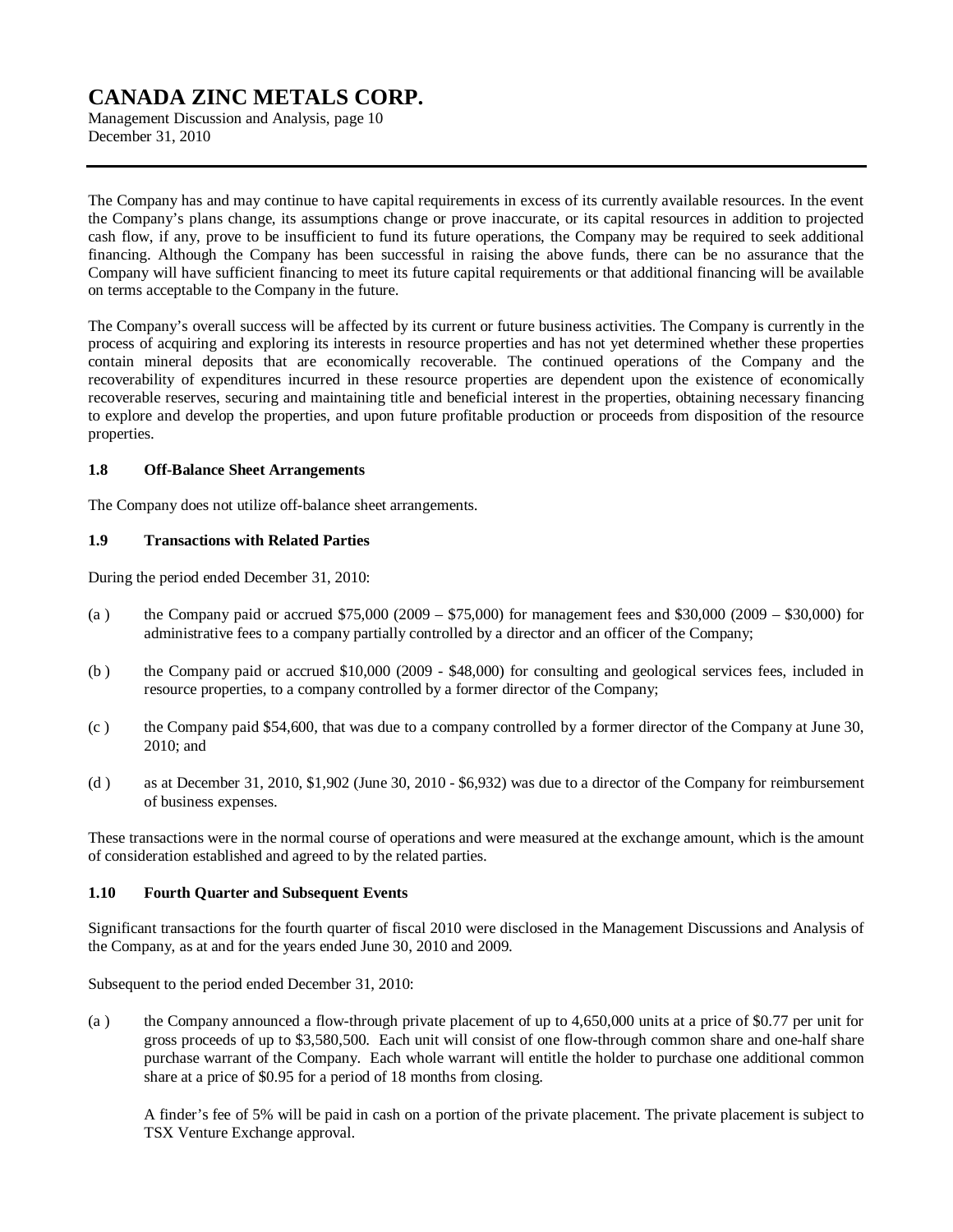Management Discussion and Analysis, page 11 December 31, 2010

> The proceeds are to be used for further exploration of the Akie SEDEX zinc-lead property and to explore the balance of the Company's portfolio of mineral holdings.

- (b ) 353,500 common shares purchased under NCIB were returned to the Company's treasury and cancelled;
- (c ) the Company paid a cash bonus of \$360,000 to a company partially controlled by a director and an officer of the Company;
- (d ) 380,000 stock options were exercised at a weighted average price of \$0.30 per share and 380,000 common shares were issued for total proceeds of \$112,300; and
- (e ) the Company granted an aggregate of 150,000 stock options to a consultant of the Company, exercisable for a period of 4 years, at a price of \$0.60 per share.

#### **1.11 Proposed Transactions**

None.

#### **1.12 Critical Accounting Estimates**

Not applicable to Venture Issuers.

#### **1.13 Changes in Accounting Policies including Initial Adoption**

The financial information presented in this MD&A has been prepared in accordance with Canadian Generally Accepted Accounting Principles (GAAP). Our significant accounting policies are set out in Note 2 of the audited consolidated financial statements of the Company, as at and for the years ended June 30, 2010 and 2009.

#### *Going concern issue*

The Company's financial statements have been prepared on a going concern basis which assumes that the Company will be able to realize its assets and discharge its liabilities in the normal course of business for the foreseeable future. The continuing operations of the Company are dependent upon its ability to obtain the necessary financing to meet its ongoing commitments and further its mineral exploration programs.

The Company may encounter difficulty sourcing future financing in light of the recent economic downturn. The current financial equity market conditions and the inhospitable funding environment make it difficult to raise capital through the private placements of shares. The junior resource industry has been severely affected by the world economic situation as it is considered speculative and high-risk in nature, making it even more difficult to fund. While the Company is using its best efforts to achieve its business plans by examining various financing alternatives, there is no assurance that the Company will be successful with any financing ventures.

### *International Financial Reporting Standards (IFRS)*

In February 2008, the Accounting Standards Board of Canada confirmed that Canadian GAAP for publicly accounting enterprises will be converged with International Financial Reporting Standards ("IFRS") effective for fiscal years beginning on or after January 1, 2011. The Company will therefore be required to report using IFRS commencing with its unaudited interim consolidated financial statements for the three months ended September 30, 2011 which must include the interim results for the three months ended September 30, 2010 prepared on the same basis. IFRS uses a conceptual framework similar to Canadian GAAP but there are significant differences on recognition, measurement and disclosures.

Implementing IFRS will have an impact on accounting, financial reporting and supporting IT systems and processes. It may